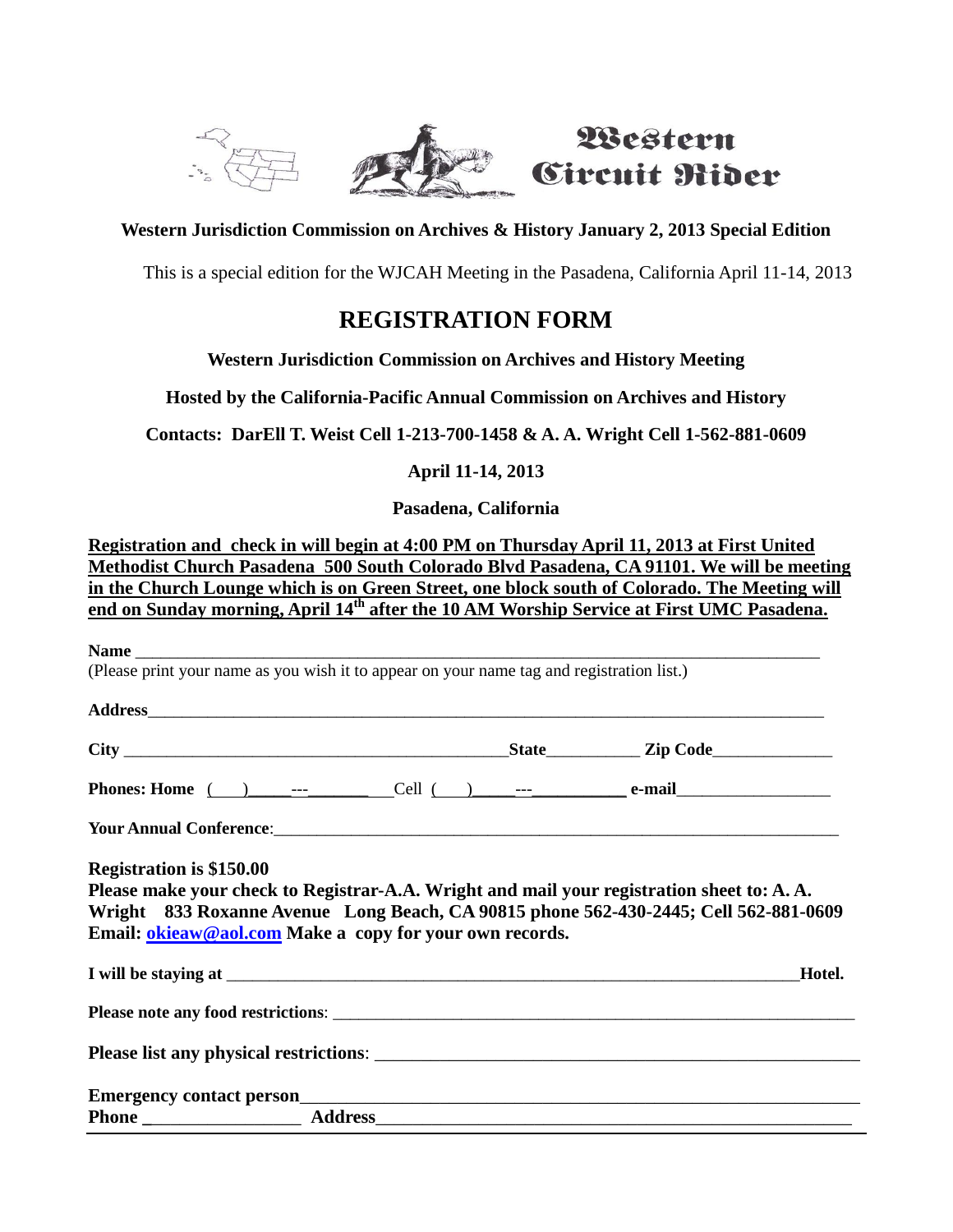# **Transportation:**

|                                                       | I will arrive in Pasadena by car – either drive or rent a car at the Airport          |                                                                                               |
|-------------------------------------------------------|---------------------------------------------------------------------------------------|-----------------------------------------------------------------------------------------------|
|                                                       |                                                                                       | I will arrive by train at Union Station in Los Angeles. Time of arrival                       |
|                                                       | (See instructions below on how to use the Gold Line to Pasadena.)                     |                                                                                               |
| I will fly into LAX or Burbank                        |                                                                                       |                                                                                               |
|                                                       |                                                                                       | (See instructions below on how to take the Flyaway Bus from LAX to Union Station and the Gold |
|                                                       | Line from Union Station to Del Mar Station in Pasadena. Primetime Shuttle is the only |                                                                                               |
| transportation to Pasadena from The Burbank Airport.) |                                                                                       |                                                                                               |
| Arrival by air                                        |                                                                                       |                                                                                               |
|                                                       |                                                                                       |                                                                                               |
| Departure by air                                      |                                                                                       |                                                                                               |
| Day                                                   |                                                                                       | Time Airline Flight                                                                           |
| No How many can you transport?                        | If you come by car, are you willing to provide transportation during meeting? Yes____ |                                                                                               |

#### **IF YOU ARE FLYING IN TO LAX:**

**Please take the FLYAWAY BUS whose pick up is at every terminal under the GREEN SIGNS which says "Flyaway Buses and Long Distance Vans." You will want to take the Flyaway Bus to Union Station. The cost is \$7 and paid at Union Station with either a Credit or Debit Card – no cash. They come every 30 minutes.**

**After you have paid your fare and collected your luggage from the Flyaway Bus, you walk into the Station to Tracks 1 and 2 which is the Gold Line to Pasadena. It will cost you \$1.50 plus \$1.00 for the fare card. You board the Gold Line towards Pasadena and get off at the Del Mar Station.** 

**If you will call DarEll Weist 213-700-1458, we will have someone meet you at the Del Mar Station and take you to your hotel.** 

**ALTERNATIVE TRANSPORTATION COMING FROM LAX TO PASADENA**

**PRIMETIME SHUTTLE Make reservations online at Primetimeshuttle.com The cost is \$30 from LAX. The cost is \$21 from Burbank Airport.** 

**SHUTTLE2LAX.COM costs about \$20 from LAX. Make reservations online at Shuttle2LAX.com.**

**Both services make a number of stops from LAX to Pasadena.**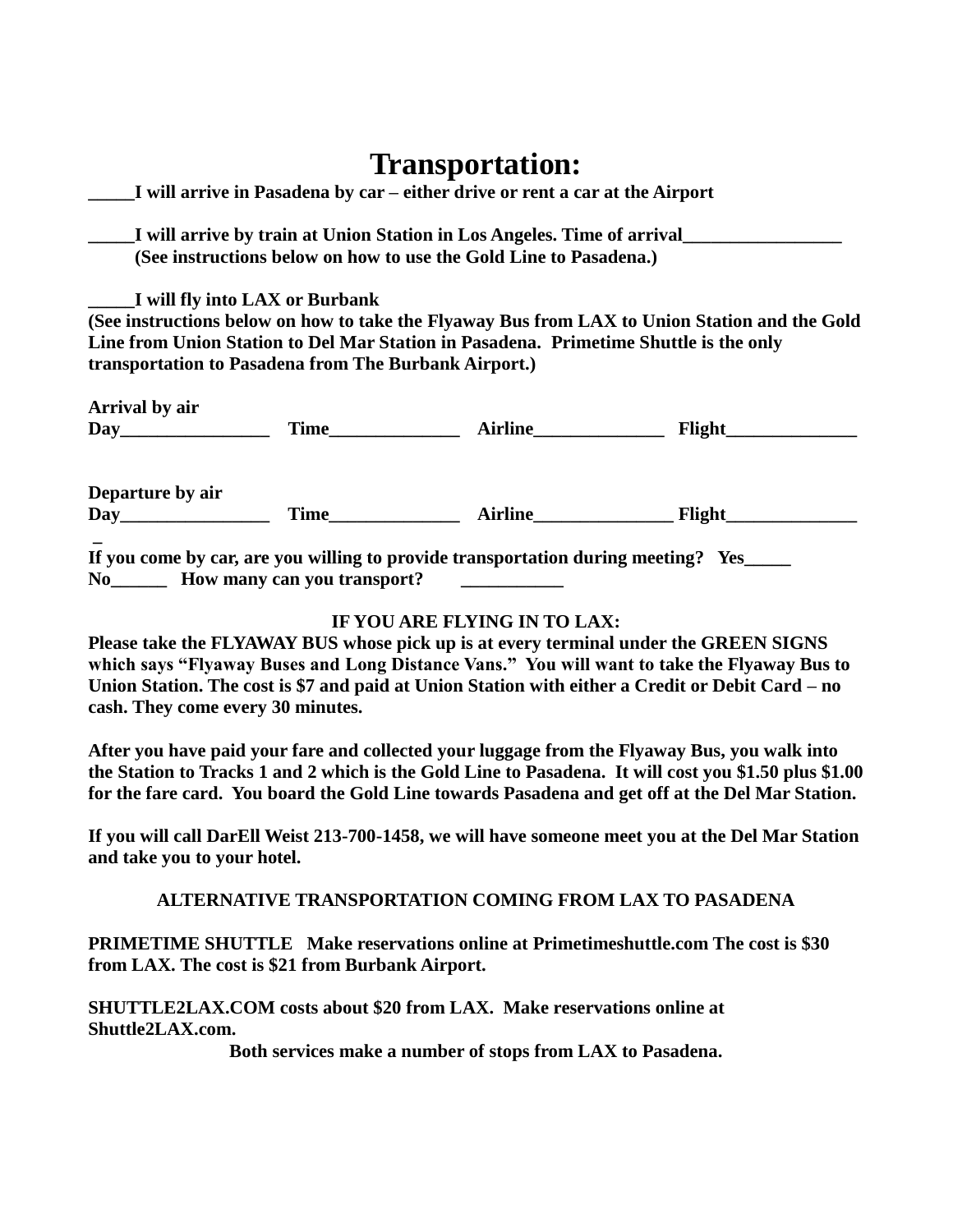#### **HOTEL INFORMATION SAGA MOTOR HOTEL – 1663 East Colorado Pasadena, CA 91106**

(This is about  $11/2$  miles from First UMC Pasadena) We will provide a shuttle! We have blocked a limited number of rooms. Cost \$77 Singles and \$84 for two double beds including breakfast. The price is available until **March 15, 2013**. Make your own reservations, payment by credit card 1-800-793-7242 or 1-626-795-0431. Mention "United Methodist" for the discount.

#### **IF YOU USE < HOTEL.COM> TO MAKE ANY OF THESE OTHER RESERVATIONS YOU WILL GET MUCH BETTER PRICES THAN IF YOU CALL THE HOTELS.**

## **TRAVELODGE PASADENA 2131 East Colorado Blvd Pasadena, CA 91107**

(This is about 2 miles from First UMC Pasadena) \$59-\$79 a night with breakfast. We will provide a shuttle! 1-626-796-3121

### **THESE HOTELS ARE 2-3 BLOCKS FROM FIRST UMC PASADENA**

## **THE WESTIN PASADENA**

\$192-\$209 a night without breakfast 1-626-792-727

## **THE HILTON**

\$120-179 a night without breakfast 1-626-577-1000

## **COURTYARD BY MARRIOTT OLD PASADENA**

\$142-\$ 219 a night without breakfast 1-626-403-7600

## **Welcome to Southern California and Pasadena!**

**All our meetings will be at First United Methodist Church at 500 East Colorado Blvd., Pasadena, CA 91101-2027. 1-626-796-0157. We will be meeting in the Church Lounge which is on Green Street, one block south of Colorado Blvd. on the southwest corner of the Church building next to the parking lot. The parking lot can be accessed from either Los Robles or Green Street.**

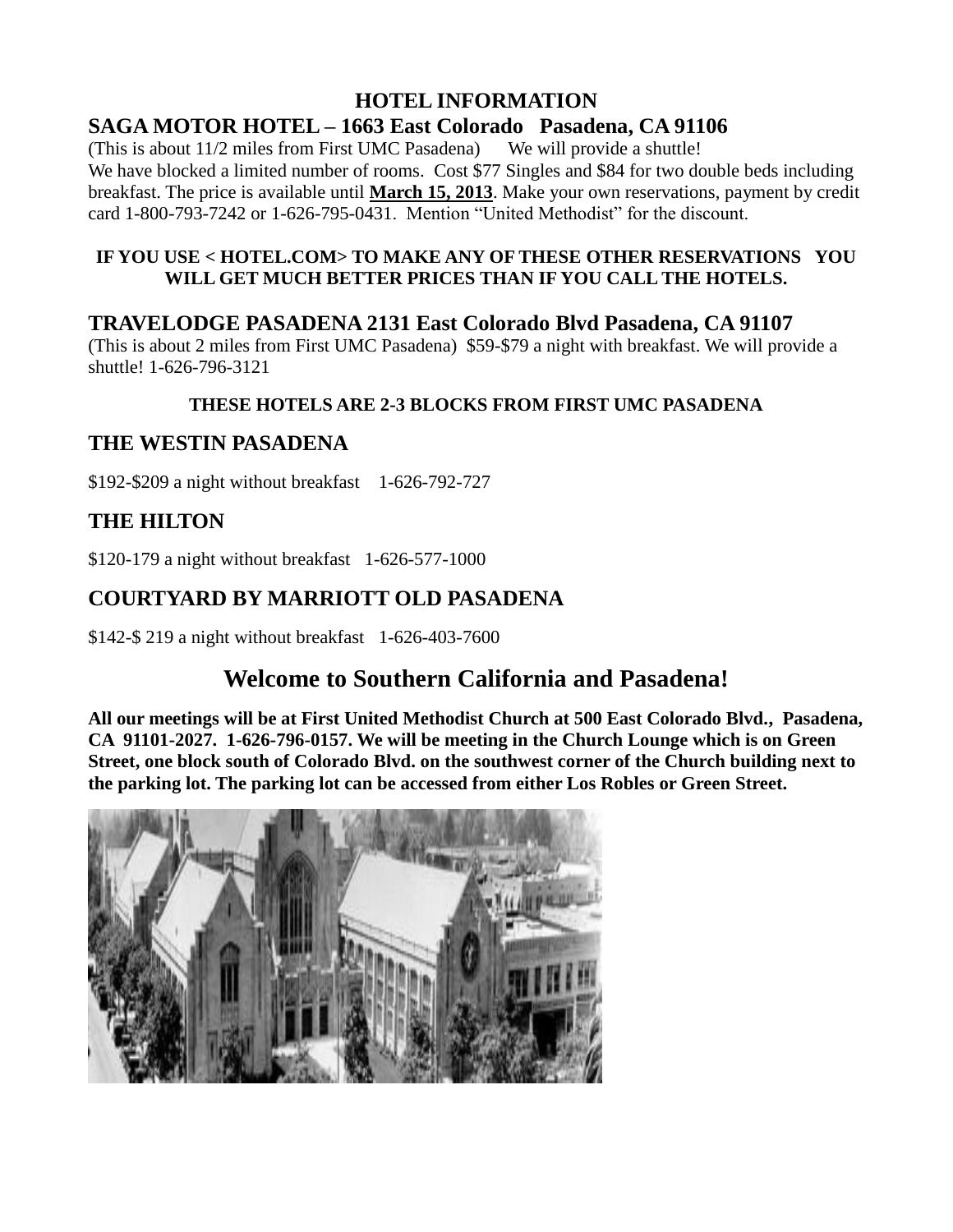**Registration will begin at 4 pm on Thursday April 11th followed by Dinner and a visit from "Catherine Booth" after our meal.** 

**Friday, morning and early afternoon, and Saturday morning we will have 5 presentations, 4 presentations on the religious history and persons (lay and clergy) of Southern California, plus Dale Patterson's annual lecture.**

**On Friday afternoon we will as a group take the Gold Line (transportation will be provided for those who can't walk to Memorial Station, about three blocks) to Union Station and then walk across the street to Olvera Street, we will visit the new "Los Angeles United Methodist Museum of Social Justice" which is being created at Plaza UMC on the Plaza at Olvera Street. We will also visit La Placita, the oldest church in Los Angeles. We will be on our own on Friday night for dinner. There are 3 or 4 restaurants on the Plaza.** 

**Saturday afternoon will be the Annual meeting of the WJCAH. We are looking forward to an instructive and inspirational time in Pasadena.** 

**\*\*\*\*\*\*\*\*\*\*\*\*\*\*\*\*\*\*\*\*\*\*\*\*\*\*\*\*\*\*\*\*\*\*\*\*\*\*\*\*\*\*\*\*\*\*\*\*\*\*\*\*\*\*\*\*\*\*\*\*\*\*\*\*\*\*\*\*\*\*\*\*\*\*\*\*\*\*\*\*\***

PRESIDENT'S CORNER January 7, 2013



I challenge all of our conferences to establish UNITED METHODIST HISTORIC SITES.

We of PNW Conference have honored our three Native American Churches, Wilbur Memorial at White Swan, WA, Nooksack Indian, WA, and Lapwai, ID.

This year we have established a United Methodist Historic Site at our

Methodist Episcopal Mission Historic Site of 1841, where William Willson, Chloe Clark, John and America Richmond established the first mission near Fort Nisqually, WA. We, also, have established a United Methodist Historic Site and will celebrate our first Methodist Episcopal Church begun at Steilacoom, WA 160 years ago. WE INVITE YOU ON August 22, 2013, 7 P M TO THE MONUMENT to worship on the day that Rev. John DeVore, arrived to begin the Steilacoom Methodist Episcopal Church. See you at our WJ UM Commission on Archives and History, April 11-14, 2013, at



Pasadena.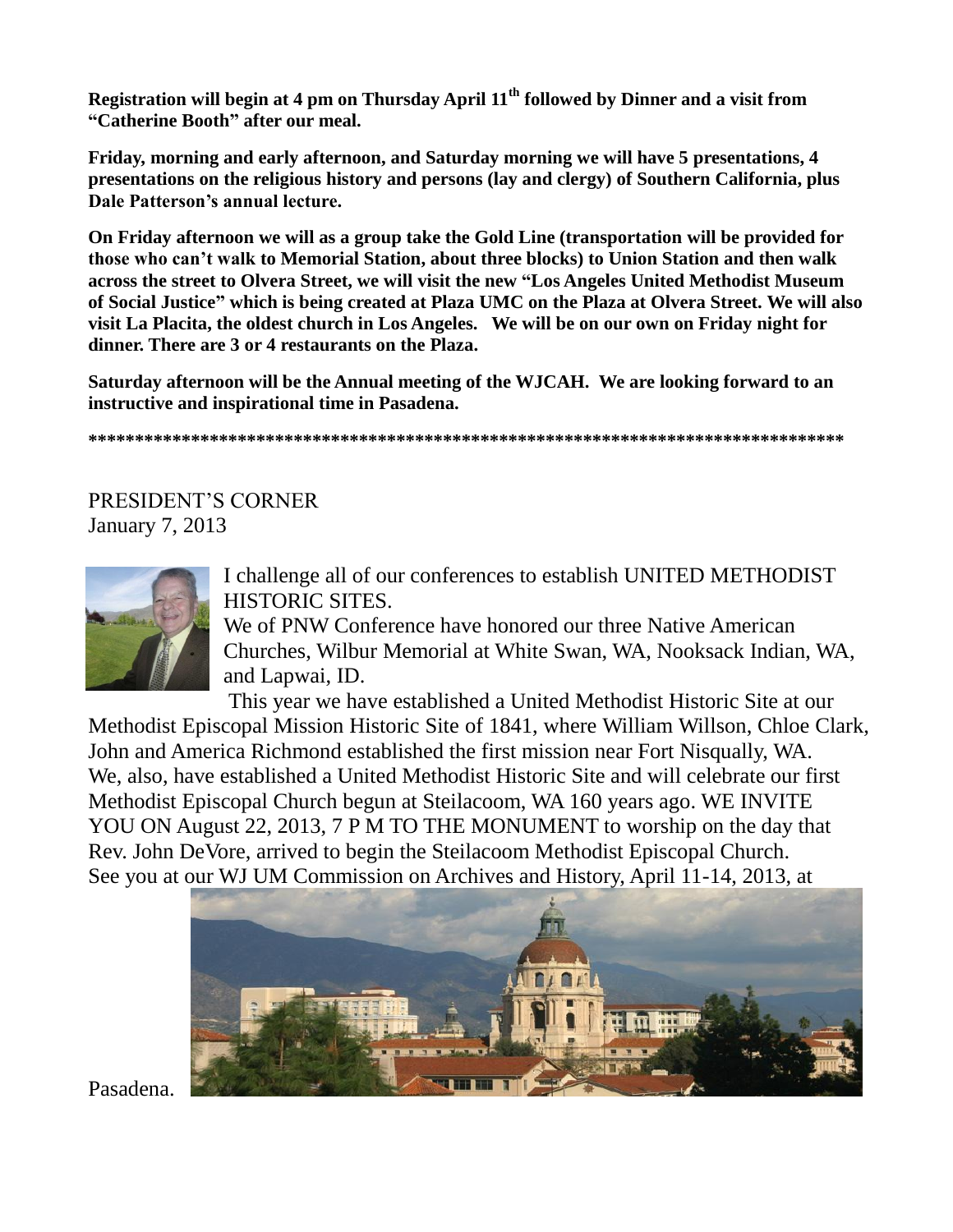The committee has planned an interesting few days for us with our business meetings being on Saturday afternoon from 1-6pm. Worship will start at 1pm with Bob Williams as our preacher on Saturday, followed by our reports. Jim Walker

P.S. New or Old Conference CAH Chairs, bring 20 copies of your printed report to share.

**Editor's Notes**: For this issue it seemed that the most important news was the information about our meeting in Pasadena. DarEll Weist was good enough to email me all the information and registration form read y to send out so we are not using columns. Also Bob Williams sent me the information about the UM Historical Society meeting all ready to go in the full page format. (So did Jim for President's Corner) so thank you all for making my life easier. However, I did add the pictures into DarEll's form.

## **If you are a conference chair please make sure that your members received this newsletter especially the info about Pasadena.**

## *MEET OUR MEMBERS:*

*Have you met Lila Hill? If not let me introduce her to you. Lila is a long term member of the WJCAH beginning around 1984. She served as the chair for four years. She also served on the General Commission for eight years finishing her term under Bob Williams.*

*Lila grew up in Sargent, CO but now lives in Meridan, ID with her husband of 44 years.*

*She was a piano teacher and a church organist for 50 years. Lila also served as church secretary for 10 years.*

*Her first conference level position was in 1976-77 on a major fund raising committee. Since then she has served on both conference and district committees including the district nominating committee.* 

*There are many other things about Lila that we could include but you need to meet her and learn the rest of her story as Paul Harvey would say yourself. Except for one very important Annual Award she will be receiving this coming year from The Historical Society of the United Methodist Church. If you are interested in being presence when she receives her award the news about the annual meeting follows.*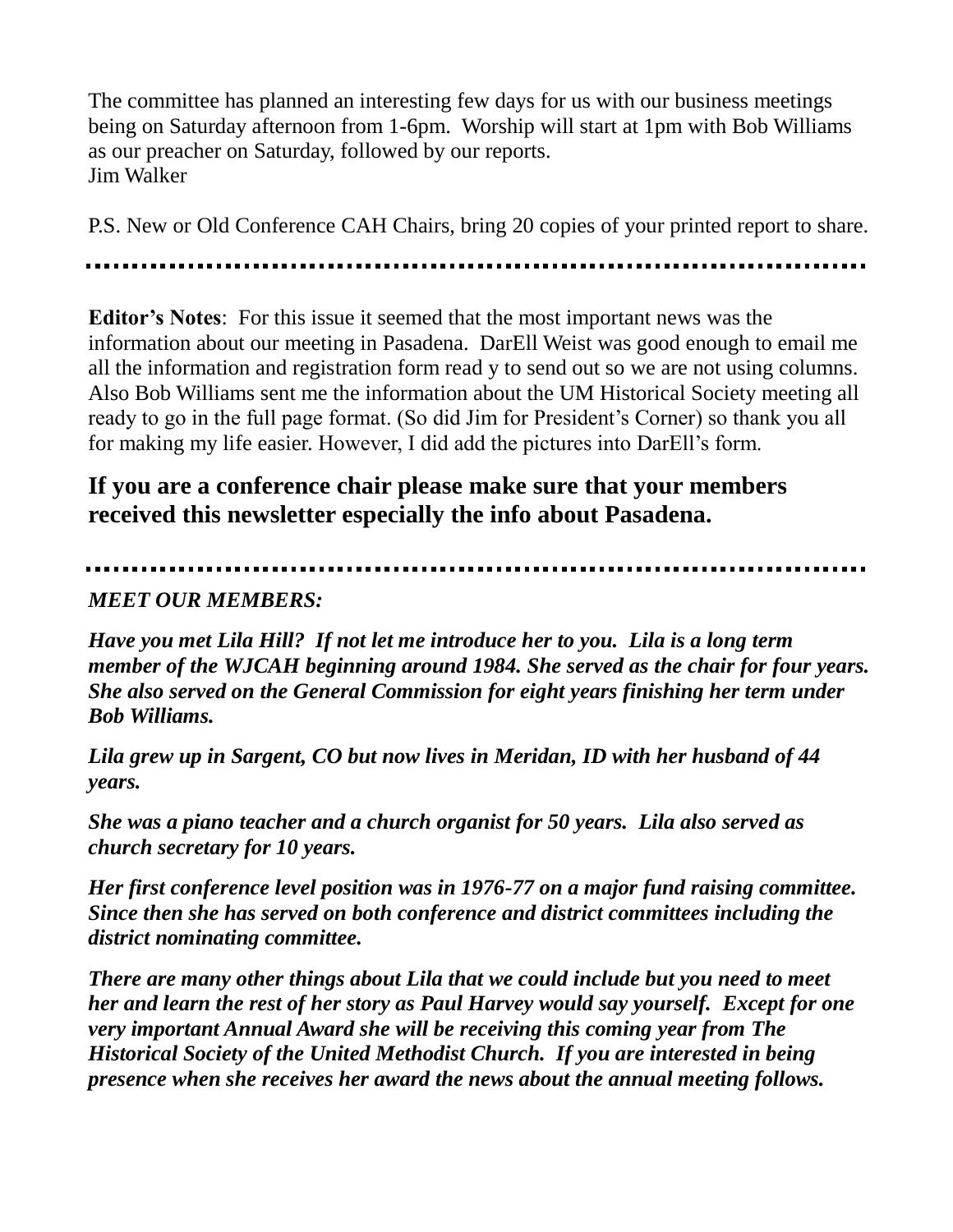## **Tentative Schedule The Historical Society of the United Methodist Church September 14-16, 2013**

Pre-meetings for the General Commission on Archives and History and the Chairpersons of Commissions on Archives and History from the Annual Conferences All are welcome to all meetings.

Thursday, September 12

Afternoon Tours of the Archives Center 5:30 Dinner in Crawford Hall at the Ehinger Center 7:00 pm Opening Plenary for GCAH

Friday, September 13

9:00 am till 5 :00 pm - Business session of GCAH - Evening - Distinguished Service Award Dinner and Program

## **Historical Society Schedule**

#### **Saturday, September 14**

## **9 am till noon - Historical Society Board of Directors meeting**

9 am till noon - Business session of GCAH

Lunch – catered in Crawford Hall

Afternoon – session with Conference chairs and Historical Society leadership What is the difference between a Commission and a HS?

**Afternoon tours of Archives Center for Historical Society Members All Historical Society members should arrive by dinner on Saturday Dinner - Crawford Hall Evening program - Ministry of Memory and Saddlebag Presentations** 

**Historical Society business meeting** 

### **Sunday, September 15**

**Worship at John Street Church - catered lunch in church yard Afternoon free or walking tour of lower Manhattan** 

**Evening - lecture - Speaker TBA** 

### **Monday, September 16**

**Historical Society Business Meeting Lecture - TBA Closing Worship Lunch**